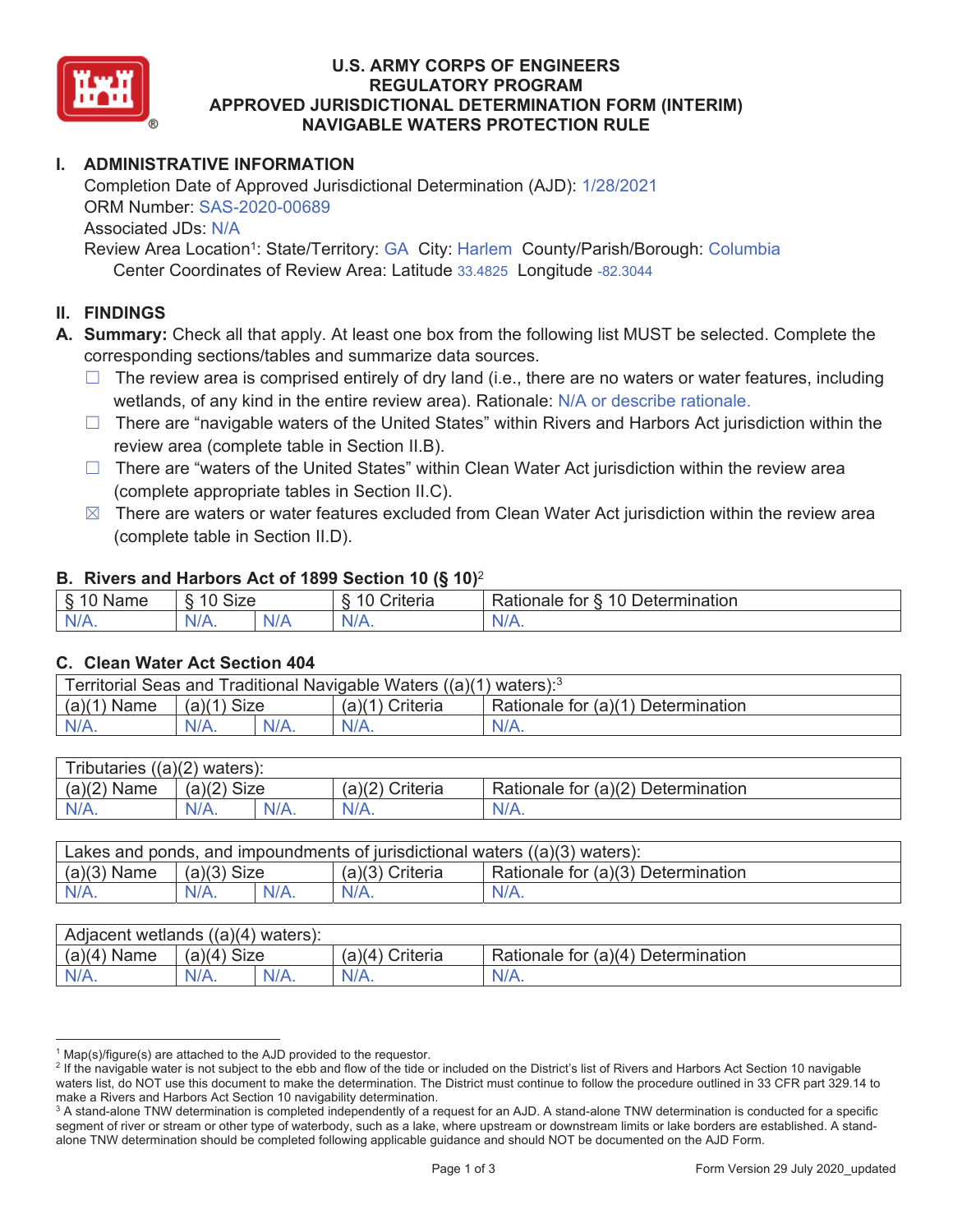

## **U.S. ARMY CORPS OF ENGINEERS REGULATORY PROGRAM APPROVED JURISDICTIONAL DETERMINATION FORM (INTERIM) NAVIGABLE WATERS PROTECTION RULE**

## **D. Excluded Waters or Features**

| Excluded waters $((b)(1) - (b)(12))$ : <sup>4</sup> |                       |                  |                                                                                                                                                                                                      |                                                                                                                                                                                                                                                                                                                                                                                  |  |
|-----------------------------------------------------|-----------------------|------------------|------------------------------------------------------------------------------------------------------------------------------------------------------------------------------------------------------|----------------------------------------------------------------------------------------------------------------------------------------------------------------------------------------------------------------------------------------------------------------------------------------------------------------------------------------------------------------------------------|--|
| <b>Exclusion Name</b>                               | <b>Exclusion Size</b> |                  | Exclusion <sup>5</sup>                                                                                                                                                                               | <b>Rationale for Exclusion Determination</b>                                                                                                                                                                                                                                                                                                                                     |  |
| Non-Adjacent<br>Wetlands 1-3.                       | 3.07                  | $\text{acre}(s)$ | $(b)(1)$ Non-<br>adjacent wetland.                                                                                                                                                                   | Wetlands 1-3 are not adjacent to any $(a)(1)$ -<br>(a)(3) waters as defined by the NWPR. These<br>wetlands don't abut any (a)(1)-(a)(3) waters, are<br>not inundated by any $(a)(1)-(a)(3)$ waters, are<br>physically separated from all (a)(1)-(a)(3) waters<br>and do not have a directed hydrologic surface<br>connection to any $(a)(1)-(a)(3)$ waters in a typical<br>year. |  |
| Ditches 1-2                                         | 485                   | linear<br>feet   | $(b)(5)$ Ditch that is<br>not an $(a)(1)$ or<br>$(a)(2)$ water, and<br>those portions of<br>a ditch<br>constructed in an<br>$(a)(4)$ water that<br>do not satisfy the<br>conditions of<br>$(c)(1)$ . | Ditches 1-2 appear to be ditches that were dug<br>through upland areas to drain depressional<br>wetland areas. These ditches did not meet the<br>flow requirements to be considered as a tributary<br>under the NWPR. Further, they don't appear to<br>be adjacent wetlands in accordance with the<br>NWPR.                                                                      |  |

# **III. SUPPORTING INFORMATION**

- **A. Select/enter all resources** that were used to aid in this determination and attach data/maps to this document and/or references/citations in the administrative record, as appropriate.
	- $\boxtimes$  Information submitted by, or on behalf of, the applicant/consultant: AJD request submitted by RLC on 9/18/2020.
		- This information is sufficient for purposes of this AJD. Rationale: N/A
	- $\Box$  Data sheets prepared by the Corps: Title(s) and/or date(s).
	- $\boxtimes$  Photographs: Aerial and Other: Multiple aerial imagery maps of the site (1981, 1999, and 2017) and site photos submitted by agent on 12/22/2020
	- $\Box$  Corps site visit(s) conducted on: Date(s).
	- □ Previous Jurisdictional Determinations (AJDs or PJDs): N/A
	- ܈ Antecedent Precipitation Tool: *provide detailed discussion in Section III.B*.
	- ܈ USDA NRCS Soil Survey: 1"=500'; Columbia County, GA
	- ܈ USFWS NWI maps: 1"=500'; Columbia County, GA
	- ܈ USGS topographic maps: 1"=500'; Columbia County, GA

## **Other data sources used to aid in this determination:**

<sup>4</sup> Some excluded waters, such as (b)(2) and (b)(4), may not be specifically identified on the AJD form unless a requestor specifically asks a Corps district to do so. Corps districts may, in case-by-case instances, choose to identify some or all of these waters within the review area. 5

 $5$  Because of the broad nature of the (b)(1) exclusion and in an effort to collect data on specific types of waters that would be covered by the (b)(1) exclusion, four sub-categories of (b)(1) exclusions were administratively created for the purposes of the AJD Form. These four sub-categories are not new exclusions, but are simply administrative distinctions and remain (b)(1) exclusions as defined by the NWPR.